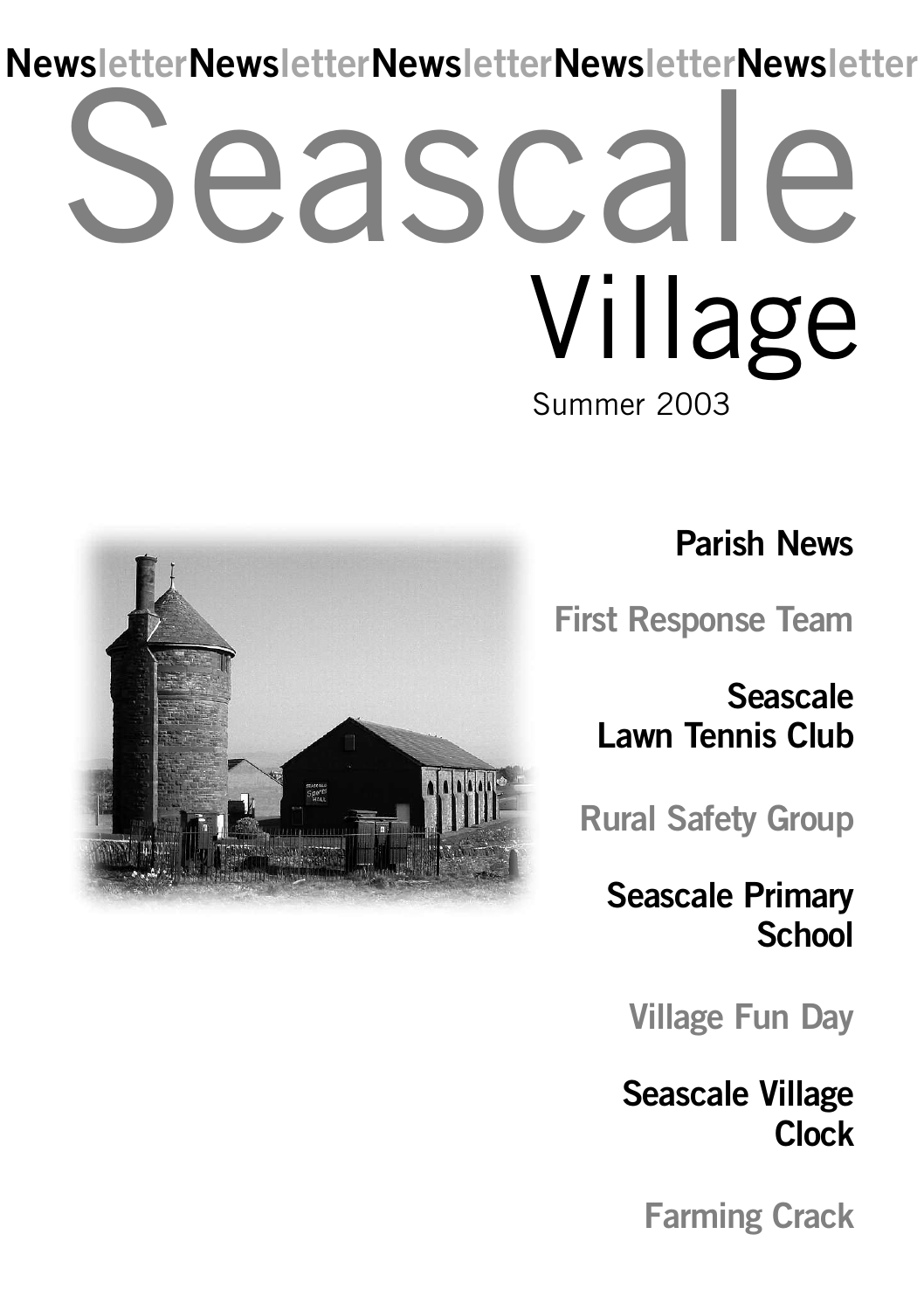# Parish News

**The Annual Parish Meeting was fairly well attended and was very informative on the subject of liability and responsibilities of groups who run halls, play areas and sports facilities.**

Thank you to the few of you who turned up to help at the annual beach and village clean. It takes a lot of work to organise this event and give up time to be around for two days to see if it's all going well. We are wondering if it's worth trying again next year – feedback from you would be welcomed.

Watch the notice boards for news of United Utilities' Open Day.

We are proud to be flying the yellow flag again for our clean beach.

News in the village has been overshadowed by the worry over what car park charges are doing to the economy and morale of the community. Our thanks to all of you who have supported us – please keep up the pressure by continuing to write to Copeland and register your complaints. Copeland has promised to review the situation.

We are still trying to get the village pavements sorted out and hopefully we will see safe, repaired pavements before winter.

*Eileen Eastwood Seascale Parish Council*



### **The Dell**

By the time you read this newsletter the Dell refurbishment should be well on the way. It has taken a long time to raise the money but we hope you will appreciate it when completed.

There will be new bollards with new rails, a wheelchair and pushchair path, four new seats, and the stream is being relined.

*Barbara Ramsden*

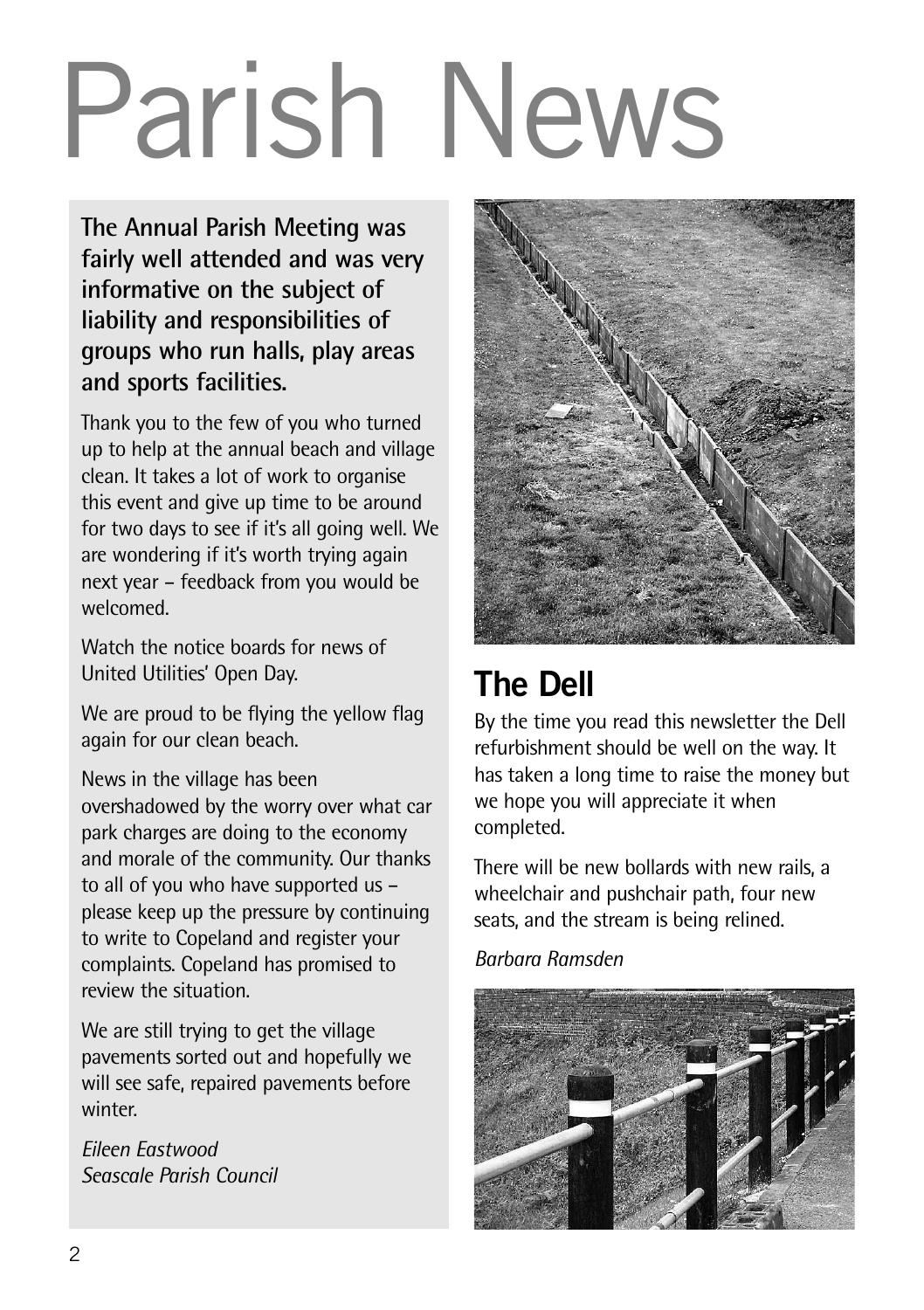### **Seascale Horticultural Society**

The Seascale Horticultural Society will be holding their annual Flower Show on Saturday 9th August at 2pm in Seascale Primary School. There will be the usual range of classes including flowers, vegetables, flower arranging, cookery, wine and beer, photography and handicrafts. However new novice classes have been introduced which are for people who have never won a prize at the show previously. Hopefully this will encourage a few more people to have a go.

In addition there will be a range of children's classes but this year these have been split into three different age groups with a cup being awarded for each age group. Full details can be found in the Schedule, which will be distributed throughout the village shortly.

In addition to the show we will be having a plant stall and a cake stall at the Village Fun Day at Calder House on 12th July. Please come along and support us in any way you can at these events; your support will be very much appreciated.

### **Coniston Avenue Play Area**

On 10th June the Play Area Inspector for Copeland called and condemned both cradle swings on the Coniston Avenue play area. Cradle swings by name are for small children to sit safely inside while being pushed by an adult, They are NOT for teenagers to **stand on**, breaking the top and bending the metal supports in the sides of the swings. Once again **your** precept is being used to replace two cradle swings, costing £250 including post. A mindless few are costing the villagers unnecessary expense.

### **Seascale Sports Hall**

Copeland is running a Summer Sports School in the Summer Holidays.

It has been a success in the last two years and I hope it will go as well this year.

It will be organised to run between S&RA Field and the Sports Hall. The dates are as follows:

**Thursday 31 July 10.00 am – 12.00 pm Thursday 7 August 10.00 am – 12.00 pm Thursday 14 August 10.00 am – 12.00 pm Thursday 21 August 10.00 am – 12.00 pm Friday 22 August 1.30 pm – 4.30 pm (this will probably be a Five-a-Side Football match) Thursday 28 August 10.00 am – 12.00 pm**

Please watch notice boards for more information nearer the time.

We are still looking for committee members.

*Eileen Eastwood Seascale Sports Hall Committee*



Contact for contributions to the next Seascale Newsletter is the Editor, Lois Holman, tel: 019467 28941. e-mails to: trevor@epic.gb.com

*Barbara Ramsden*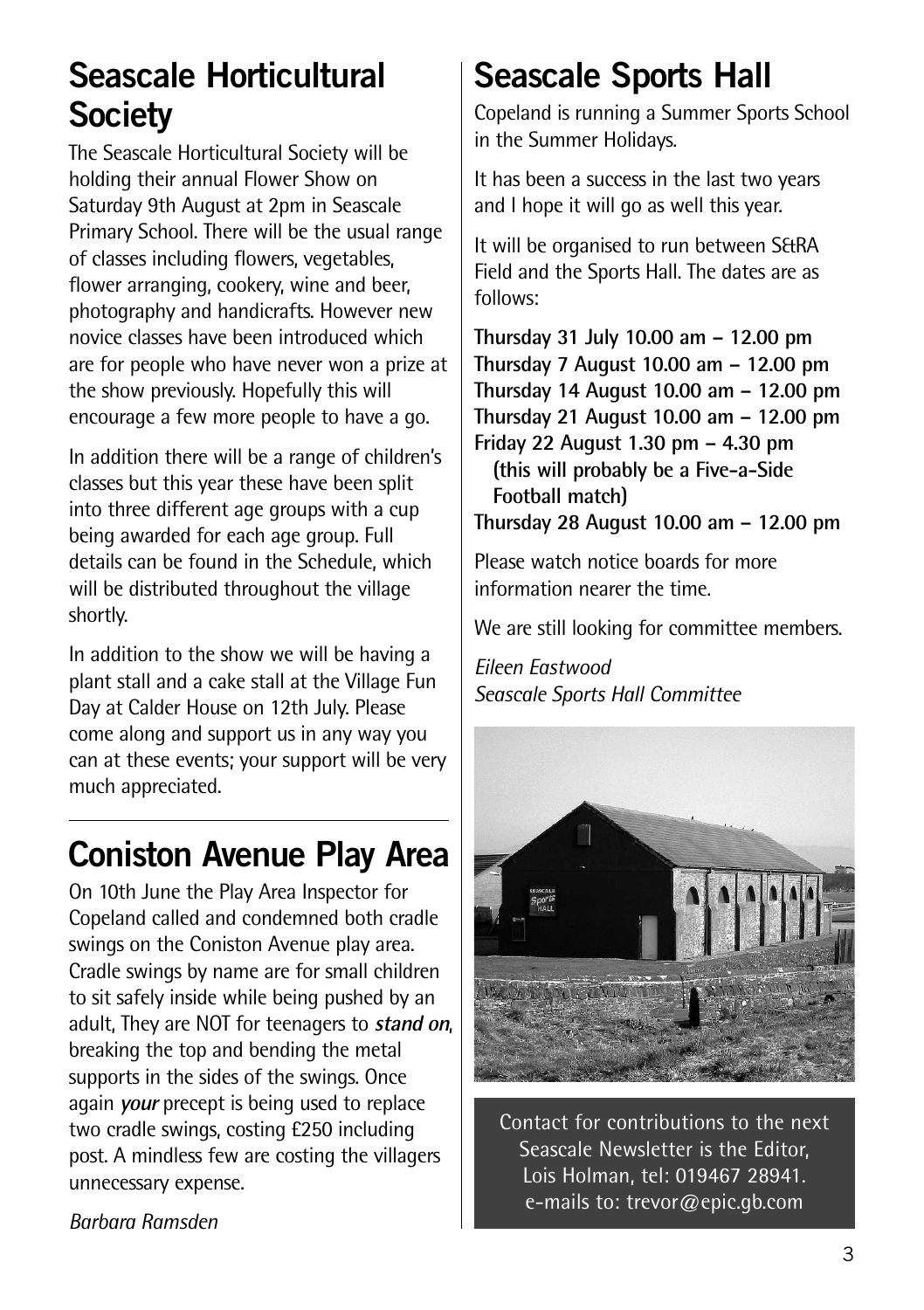# **Windscale (Seascale) Lawn Tennis Club Celebrates 50th Anniversary**

On Sunday 8th June the Windscale Tennis Club celebrated the 50th anniversary of its foundation. Men's Doubles and Mixed Doubles tournaments were followed by a buffet at Egloff's, the adjacent restaurant. Twenty four members took part in the tournaments and they were joined by many ex-members for the buffet.

Phillip Hindmarch, the one founder member still active within the club, reminisced on its history and cut the celebration cake. Afterwards he presented prizes to the champions; the Men's Doubles winners David Twelvetree and Robert Simpson received wine; the Mixed Doubles winners Phillip Thornley and Christine McGreggor received a wallet and solid silver bracelet respectively. The bracelet was made by a senior member of the club, Peter Smith, who also took part in the tournament.



*P. G. Barnett (Chairman)*



**Prizes for the Mixed Doubles winners Phillip Thornley and Christine McGreggor.**

**Phillip Hindmarch cuts the celebration cake.**



**Phillip presents prizes to the Men's Doubles winners Robert Simpson and David Twelvetree.**

*Dressing Rooms*

*Soft Furnishings by Liz Poole*

Curtains, Blinds, Swags & Tails, Loose Covers, Bedspreads, Head-Boards, Table Linen, Upholstery

**Tel: 019467 28791 · 27 Coniston Avenue, Seascale**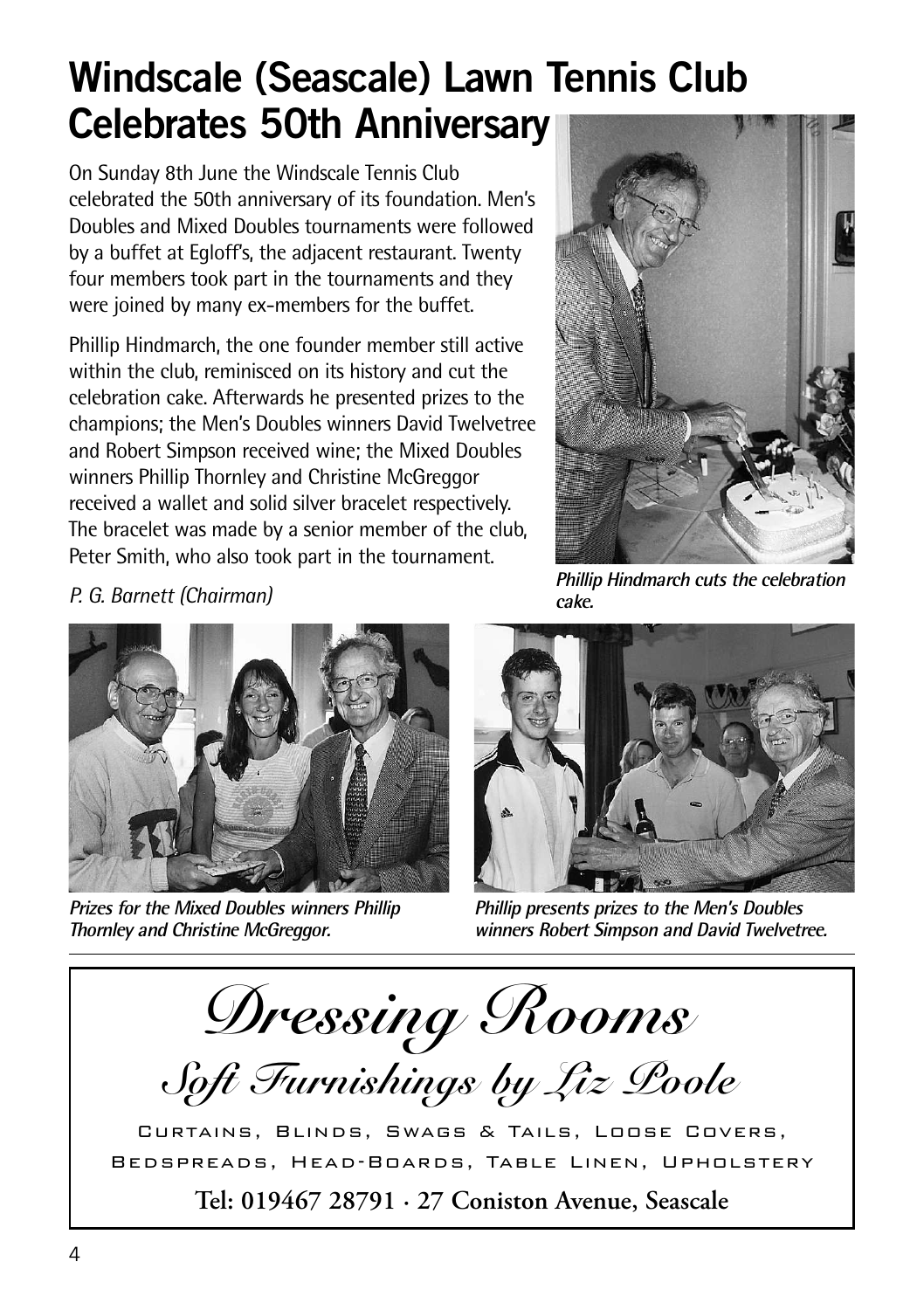# **Seascale Rural Safety Group**

Although there was a very small response to the mailboxes placed in the Chemist and Library, three matters have been concentrated on.

1 Vandalism by youths – particularly Coniston Avenue playing field and Gosforth Road bus shelter. This has been the top priority complaint and has resulted in some of the parents of children who have been involved coming forward to seek advice on how to deal with the ongoing problem.

The consequence of this has been very positive with professional organisations being contacted to see if we could set up a support group to assist all people affected by antisocial behaviour.

**An open meeting will be held at the Windscale Club, 7.30 pm on Monday 14th July to allow parents and their children to meet and discuss with members of CADAS (Cumbria Alcohol and Drug Advisory Service) and YOT (Youth Offending Team).**

CADAS is an independent Provider of care and offers a free, confidential and nonjudgemental one-to-one counselling service to people who are involved with, or concerned about a partner, family member, friend or an associate who has an alcohol or drug related problem.

CADAS stimulates public interest and awareness about alcohol and drugs and the influence they have on our lives, through a range of community based interventions. They hope to encourage those who drink or use drugs to adopt a sensible attitude to all psychotropic drugs. They also have a special service for young people under 25. They understand how difficult it can be to talk

about problems – especially to a stranger. That is why all their Peer Counsellors are aged between 16 and 30. This means that if a young person seeks help and advice they feel that they are talking to someone who does not feel or look like a parental or authority figure but more of a friend.

YOT's are multi agency bodies consisting of representatives from Social Services, Education, the Probation Service, the Police and the Health Service.

- 2 A letter has been sent to a local ice cream firm requesting that their driver operating in Seascale desist from mounting curbs and driving on the verge prior to stopping to sell ice cream. This was causing damage to both the curb and the grassed area in Gosforth Road.
- 3 Litter. The owner of a takeaway food shop will be notified by SRSG to see if the problem of discarded food containers can be reduced.

Even though the initial response was low the Rural Safety Group remains enthusiastic about improving the quality of life in the village. Other issues were discussed, i.e. pedestrian safety and the possibility of a vandal-proof mirror at Arch Hill Bridge. We would like to hear your views to determine the scale of these complaints.

#### WISH TO ADVERTISE?

Would you like to advertise your wares or services in future Seascale Newsletters? We now accept advertisements from a small panel to a full page display. Contact Lois Holman on 019467 28941 for details of rates and formats.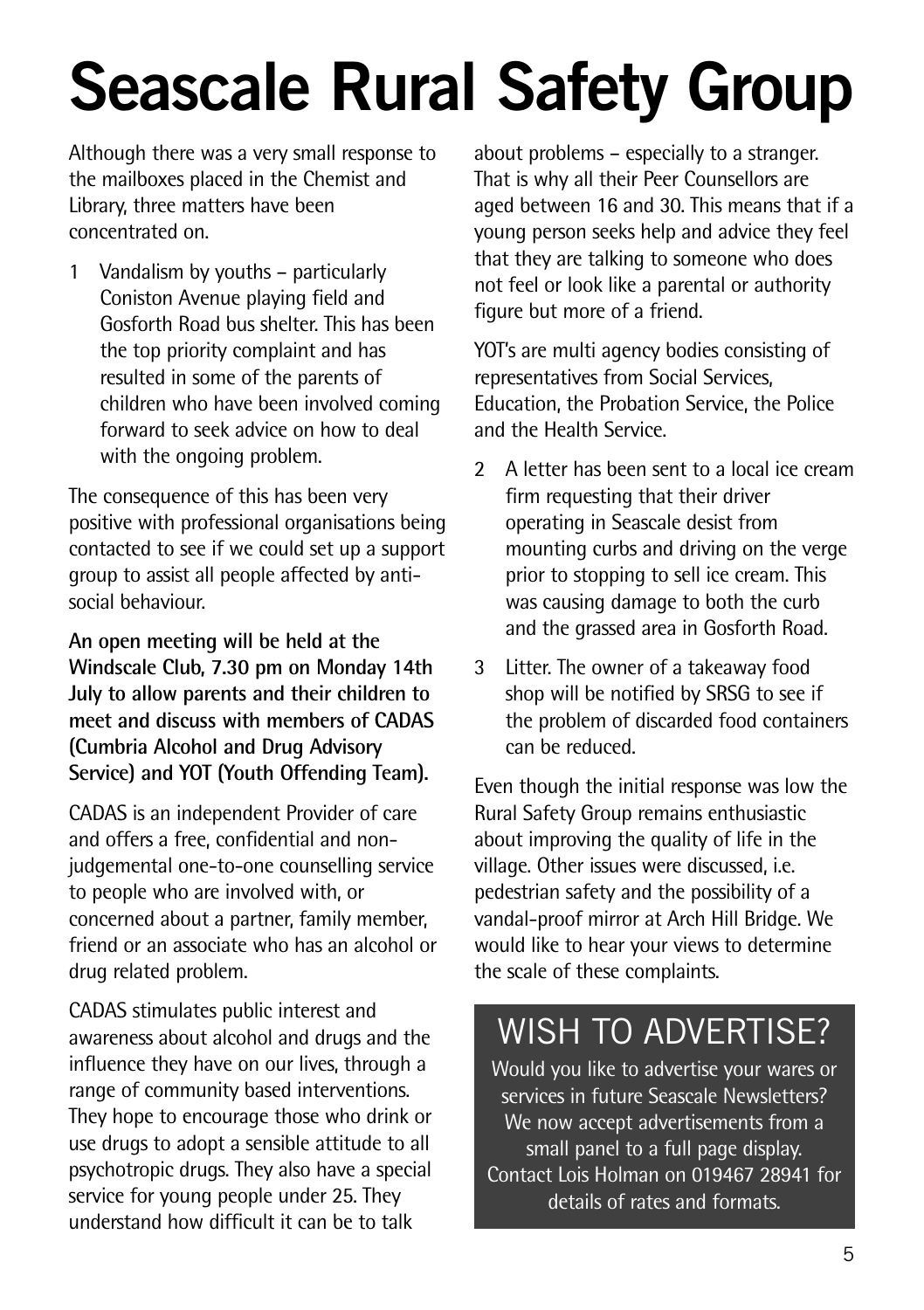#### **Seascale Primary School says Goodbye to Headteacher**

Mrs Holden is leaving Seascale School at the end of term after four years as Headteacher. All staff and pupils will sadly miss her. We thank her for all her hard work during her time here.

Mrs Holden is moving to Montreal School, Cleator Moor and we wish her well in her new position.

#### **Improvers' Club at Seascale School**

#### **Tuesday mornings, 9am – 12noon**

Come along and get help to overcome any lack of knowledge or familiarity with computing. Trained tutors are on hand to help you learn new skills.

❖ play on our new satellite broadband interconnection.

❖ create a poster for your club or organisation.

❖ update your CV.

## **SEASCALE PRIMARY SCHOOL**

#### **Important Information Regarding Nursery Intake**

Funding has been made available for a new initiative for Nursery children. From the 1 January 2004, all children will be accepted into Nursery in the term after they reach the age of 3.

Those children born between 1 September and 31 December 2000, can be admitted in January 2004. Those born between 1 January and 31 March 2001, can be admitted in April 2004.

Please let us know as soon as possible if you would like your child to commence Nursery at these times.

Charitry<br>
Charitry<br>
Charitry<br>
Balloche funds for the Fun Day<br>
To raise funds for the Fun Day<br>
To raise theme.<br>
To from Calder House Hotel.<br>
En our from mining ticket<br>
Following the suce<br>
To house.<br>
Following the suce<br>
is h Balloon Race **To raise funds for the Fun Day and Hospice at Home. Tickets** o raise in the at Home.<br>
and Hospice at House Hotel.<br> **£1.00** from Calder House in hot air **Spectacular ride in hot air balloon for winning ticket holder.**

Charity

### **Satur**

 $C_{\mathbf{a}}$ 

Following the success of la is holding another The Mayor an

- J **In attendance will be The Ragtime Rascals, last year's popular jazz band.**
- $\odot$  **Egremont Brass Band will**
- $\odot$  There will be live music in
- <sup>©</sup> Martinys Magic will be or **plethora** of skills with a combined
- $\odot$  There will be horse and ca
- **With soft play, a variety of** supported charity. West C

The afternoon finale will be prize for the balloon ticket available for the balloon race prize draw entry form. This wind

 $Bar B O$  refreshments will strawberries and cream being

FREE Parking is available at The area past the sandstone pillar green and, for this day only, the forest

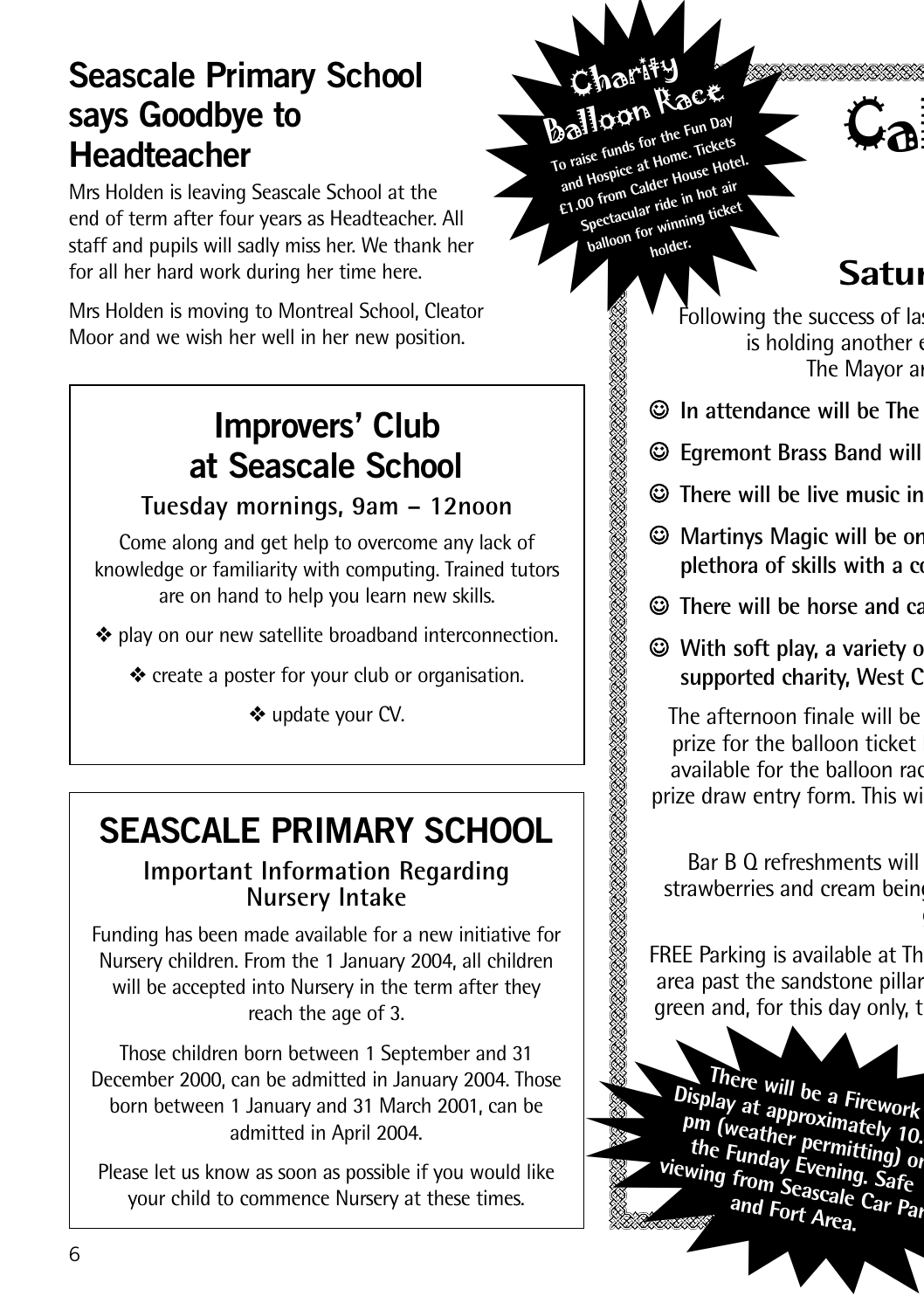# lder House & Seascale Village Fun Day

### **Saturday 12th July 12 noon until 4.30pm**

st year's Jubilee Fun day, the newly formed Calder House and Seascale Fun Day Group event in and around the grounds of Calder House Hotel on Saturday 12th July. nd Mayoress of Whitehaven will open the Fun Day as Guests of Honour.

- J **In attendance will be The Ragtime Rascals, last year's popular jazz band.**
- **be playing us in at 12.00pm.**
- **the marquee.**

**Display at approximately 10.45 pm (weather permitting) on**

**viewing from Seascale Car Park**

I hand to amaze and entertain the younger members of the audience with a veritable **plethora of skills with a combination of walkabout magic and a stage show.**

J **There will be horse and cart rides, craft stalls and several local groups attending.**

f traditional games, together with stalls, raffles and tombolas provided by our umbria Hospice at Home, it promises to be a great day for the village of Seascale.

at 4.00pm with the release of five hundred balloons entered into the balloon race; the holder that travels the furthest is a trip in a hot air balloon. There are still some tickets in a trip in a h ce, which can be purchased from the hotel or on the day itself. Look out for your lucky II be drawn and the winners announced on the day. Please fill in your ticket and place in prize draw box in the Hotel reception area.

be available through the day with a served in the hotel overlooking the grounds.

e Windscale Club car park, the grassed s beyond the Sports Hall and bowling he foreshore car park will be available to the village free of charge.

*(Please note that from 4.30pm Saturday 12th July until 9am Monday 14th July, Calder House Hotel will be* Are foreshore car park will be availat<br>to the village free of charge.<br>(Please note that from 4.30pr<br>Saturday 12th July until<br>9am Monday 14th July<br>Calder House Hotel will<br>closed to the public)

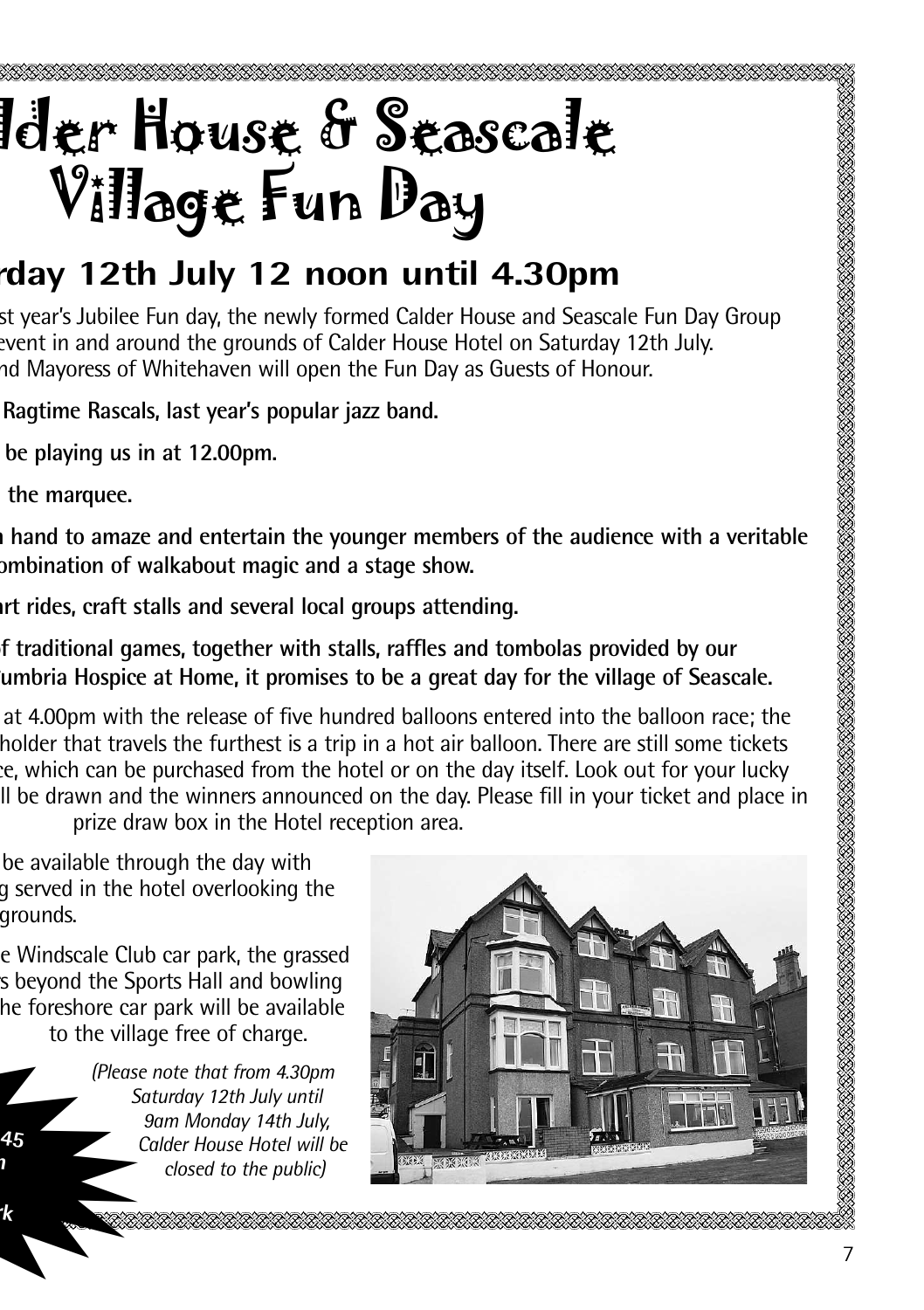# **SEASCALE VILLAGE CLOCK -** *full*

**The Village Clock was given by the people of Seascale in May 1937 to celebrate the Coronation of George VI & Queen Elizabeth, and to be mounted on St Cuthbert's Church where it can still be seen from the railway station, foreshore, car park and shops.**

The clock was manufactured by Potts of Leeds. This firm was called upon for its regular maintenance for many years. At the time when the clock was given a high proportion of the villagers attended St Cuthbert's Church, all of them financially supporting its maintenance through the church.

Over the years there has been a decline in church attendance so the cost of clock maintenance, along with running of the church, has been borne by fewer and fewer people.

When the clock stopped in 1996 and did not respond to the, by then, traditional cure of a spot of WD40, Potts were again called in. Their verdict was that the clock needed

complete refurbishment. I cannot remember the estimated cost but it made the church council gasp! It was eventually agreed that Mr Jackson, an amateur horologist from Beckermet would provide the specialist knowledge, and I would undertake the work thus avoiding any cost. A 'roof' for the clock movement was also fitted to prevent ingress of flaking plaster-work from above. After that major overhaul the clock ran well for several years and we had no further costs for maintenance services as I was able to carry out any work required.

More recently new problems developed. The clock comprises a pendulum controlled 'movement' mounted in the bottom of a tall oak casement that runs from about 8ft to 30ft above the floor where the drive through the wall to the hands is located. The weight that provides the driving energy is suspended from a cable that loops up over a pulley in the top of the casement. The signs were that the top pulley was starting to seize up and it was also time to replace the cables. This

#### A la Carte Restaurant

*Italian and International Cuisine* Steak, fish, seafood and pasta specialities *Superb wine selection*

#### Bar & Restaurant

*Extensive menu* Hot Buffet every Wednesday evening



#### Functions

*see our website for what's on* Music Nights *Italian Banquets* Tapas Evenings *Medieval Banquets* Specially tailored themed events *Weddings* **Christenings** *Funeral Teas* Birthdays and Anniversaries

Tel: 019467 25322  $\cdot$  e-mail: enquiries@gosforthhallhotel.co.uk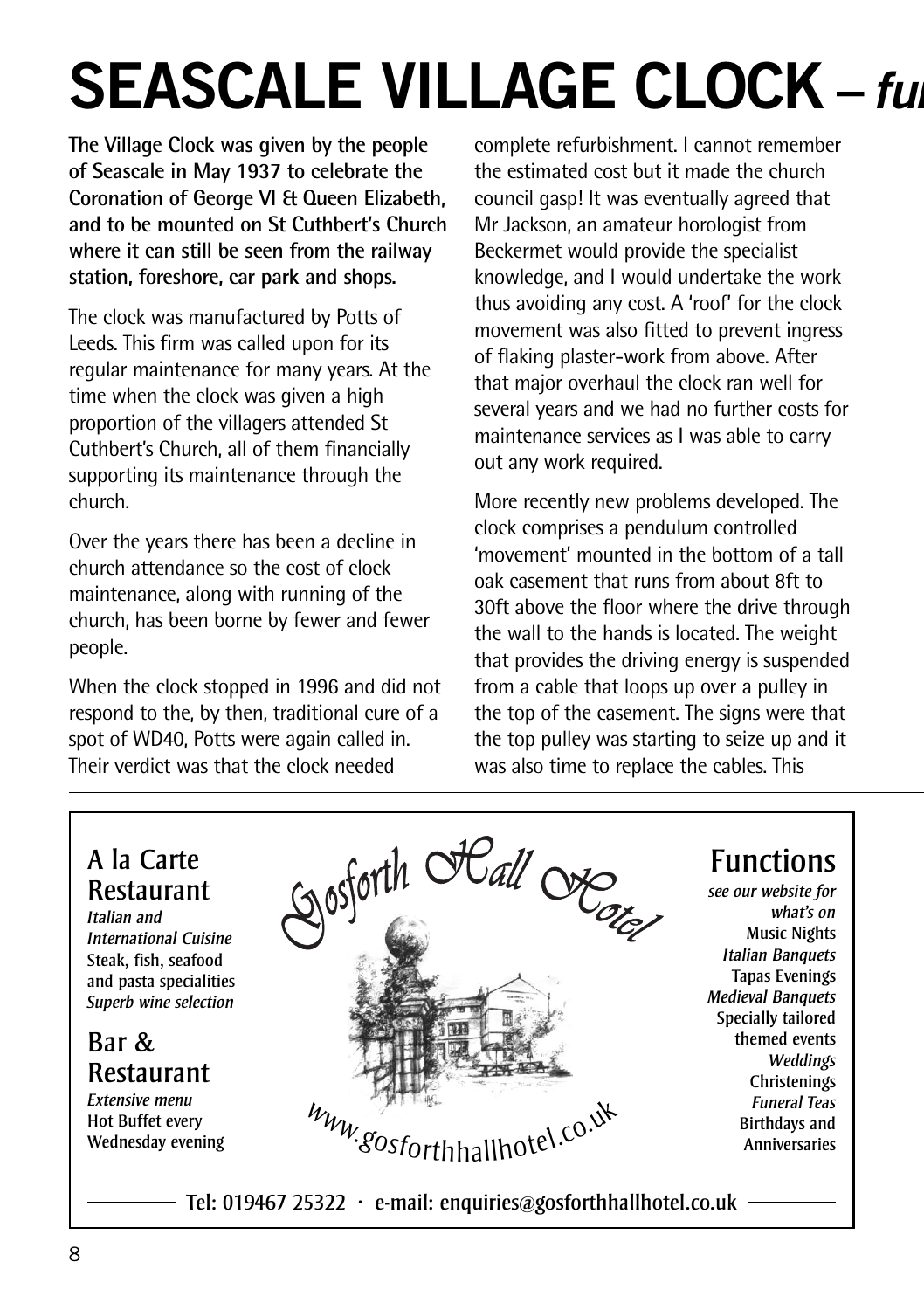# **SEASCALE VILLAGE CLOCK –** *funds needed for maintenance*

repair required heavy work at the top of a ladder, a second pair of hands, and would be most time-consuming (pardon the pun).

The only relatively local church clock repair firm, Cumbria Clocks of Dacre, gave us an estimate of £500 to clean the clock movement and overhaul its winding gear and a further £500 to overhaul the gearbox and hands drive (this means high level work outside and in). The church council agreed to fund the former and hoped that the latter could be deferred.

This overhaul got the clock going again but also verified that the latter work does need doing as evidenced by the grating and squeaking sounds when the hands were reset and extra weight required to drive the movement.

The Church Council have been granted £250 by the Neighbourhood Forum towards this maintenance cost, but more is still needed. If you value your village clock you can make donations through the Treasurer, Mr Alan Whittaker, Pheasant Lodge, Cross Lanes, Seascale made payable to St Cuthbert's Church PCC where they will be kept in a restricted fund for the purpose of clock maintenance only.





**Seascale Post Office:** Personal Banking Facilities. Deposits and Withdrawals without charges for LloydsTSB, Barclays, Smile, Cahoot, Coop Alliance and Leicester, National Savings.

**Seascale Post Office:** One stop travel shop. 0% commission on all foreign currency. Passport checking. Competitive Holiday Insurance. E111 forms.

**Seascale Post Office: Open at Lunch Time Monday to Friday 9:00 to 5:30 Saturday 9:00 to 12:30 49 Gosforth Road Seascale CA20 1PQ 019467 28218**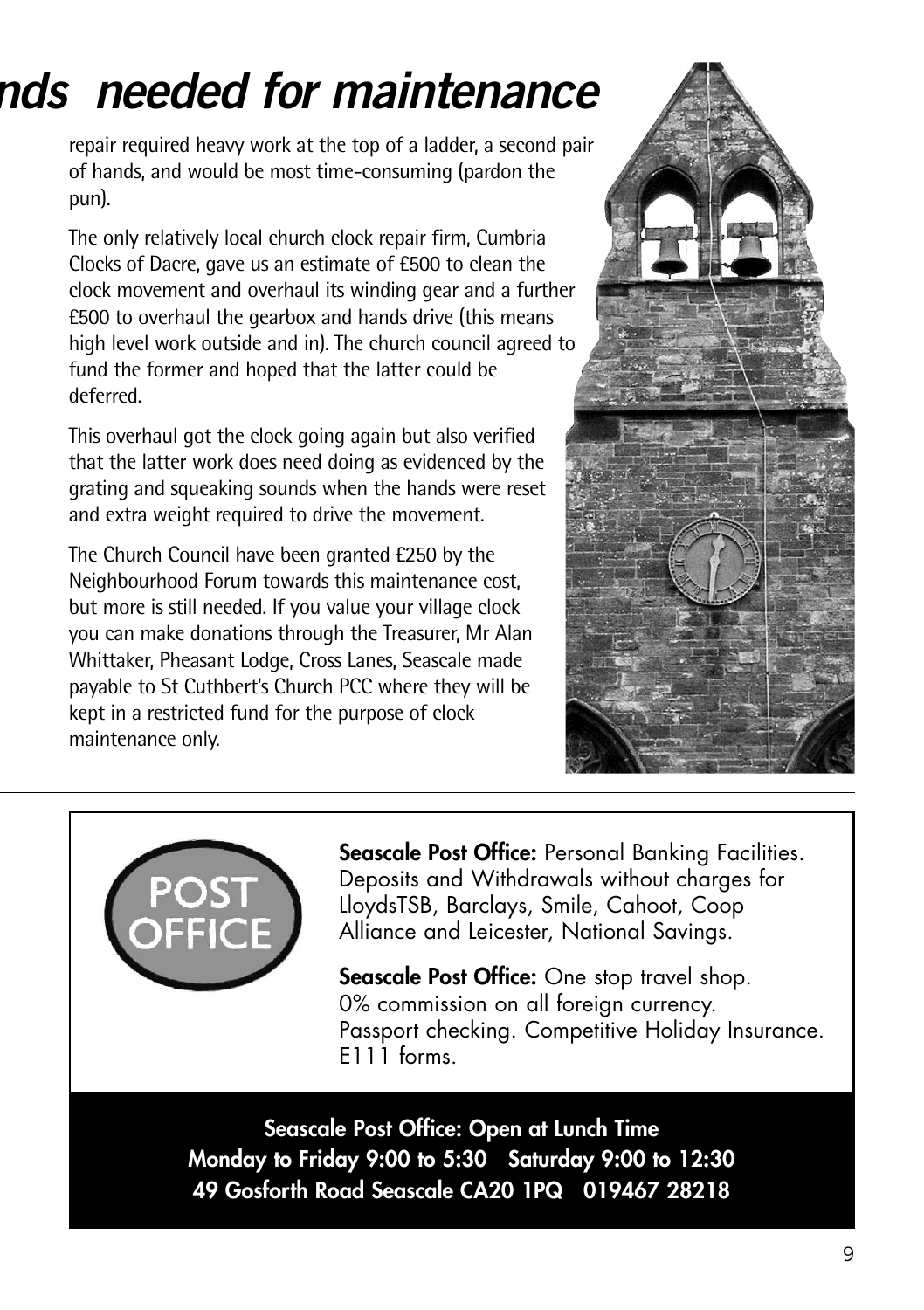# *FARMING CRACK*

#### **Vanishing bird life**

Vanishing bird life over the years is causing concern, with the risk of some species becoming extinct if drastic action is not taken. Going back to my school days I remember Skylarks, Yellowhammers, Lapwings and Curlews' nests were plentiful round here. It must be in the teens of years since I last saw a nest of any one of them. Oyster Catchers and Terns used to nest in large numbers on the beach; now they are very scarce. Black Headed Gulls used to nest in their thousands on the Drigg sand dunes; now there are none. Why?



**Yellowhammer**







I once heard a strange bird calling in one of our fields. On investigation it turned out to be a Corncrake. It was the only one I have ever seen and now it is the rarest of all British birds, with just a few pairs on the south coast of England and on the west coast of Scotland. Even the Common House Sparrow is in serious decline. On a recent visit to a farm in Ennerdale I saw a Red Kite, two Buzzards and a Kestrel Hawk. The farmer commented that there was a shortage of small birds around there, no wonder. There are quite a few Kestrels in this area, beautiful birds but ruthless killers. One of our neighbours had a nest of Blue Tits hatched in the garden but the hawk got them all. They also seem to have a liking for Song Thrushes, Blackbirds and Sparrows. I wonder how many small birds one of them will kill in a week? Another cause is the increased number of Magpies and Herring Gulls. They are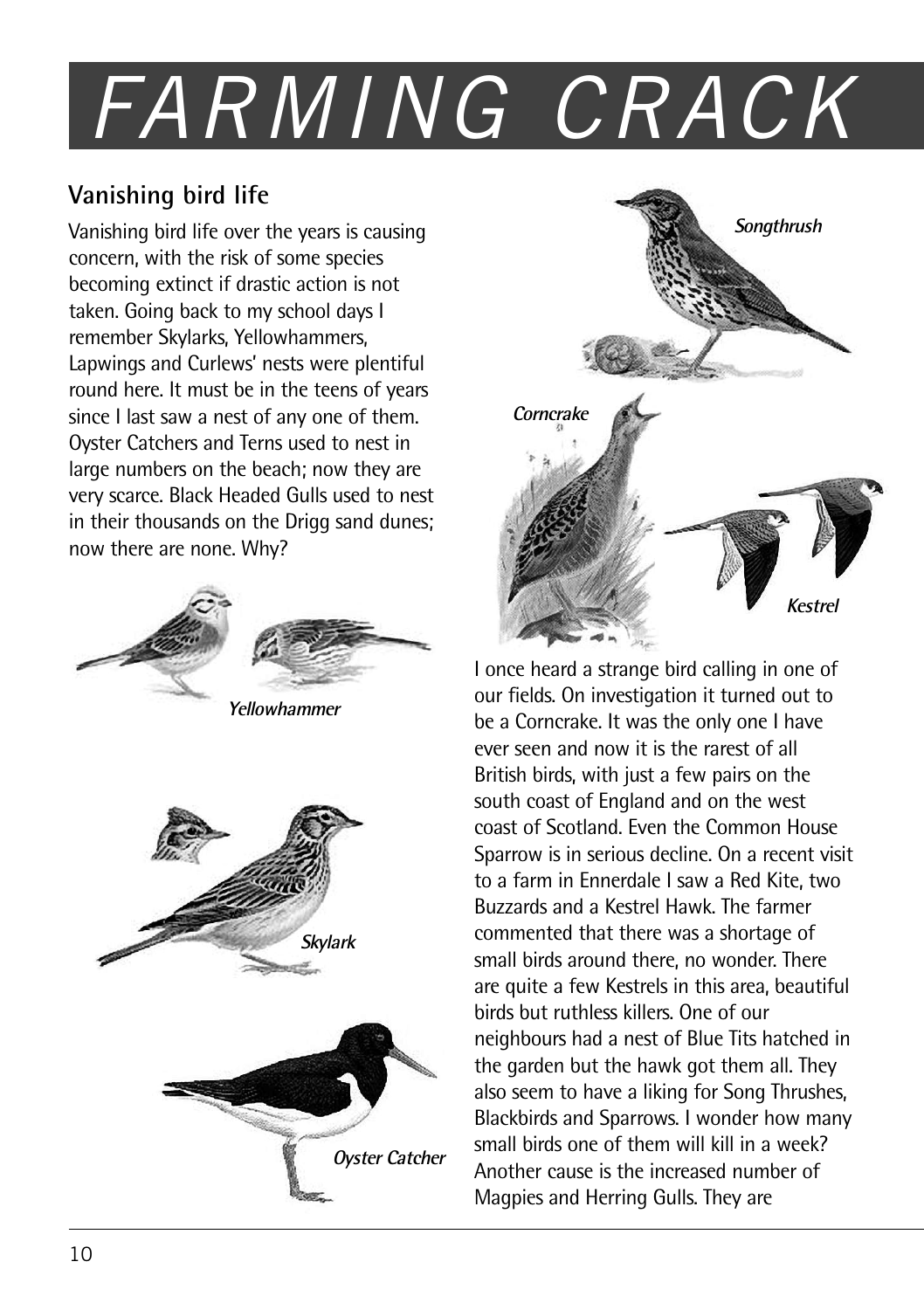

notorious for stealing not only eggs from nests but also taking their young as well. Herring Gulls have also been known to attack lambs. Then of course there is the biggest killer of all, the cats.

#### **Lurking Danger**

On a visit to the Maritime Festival at Whitehaven, watching the flying display from the outer harbour wall, I saw several large jelly fish swimming in the sea. These would be at least two feet across. Beware when you are down on the beach as they can be very unpleasant. It is also the time of year to keep

![](_page_10_Figure_4.jpeg)

**Female House Sparrow**

a watch out for adders. There have been several sightings around, including one on the golf course in a sunny spell at the end of February. This must be a record for them coming out of hibernation.

#### **Bowling**

Have you every thought of having a go at bowling? Now is your chance. On Friday 11th and 18th July the bowling club are holding beginners' nights to enable you to go down and give it a try. The sessions will start at 6.00 pm and there will be no charge. All you need are some flat bottomed shoes or trainers. If you do not have either there are overshoes available at the club. Bowling is a very relaxing and enjoyable game so come and give it a try.

#### **Car Parking**

What about the car parking charges that Copeland Borough Council have imposed in Seascale? It has got to be absolutely wrong for Copeland Council to impose these charges when talks are still ongoing with the Parish Council regarding the lease of the car park. I was at the meeting with BNFL, Copeland Council and Seascale Parish Council when BNFL bought the foreshore. BNFL gave Copeland the lease on the car park provided they did not charge for parking. This was agreed on condition that Seascale Parish Council took over the running of the toilet block, as the cost of running these was given as the main reason for charging to park. Unfortunately this agreement cannot yet be found in writing, but I hope in time it will be.

*Ken Mawson*